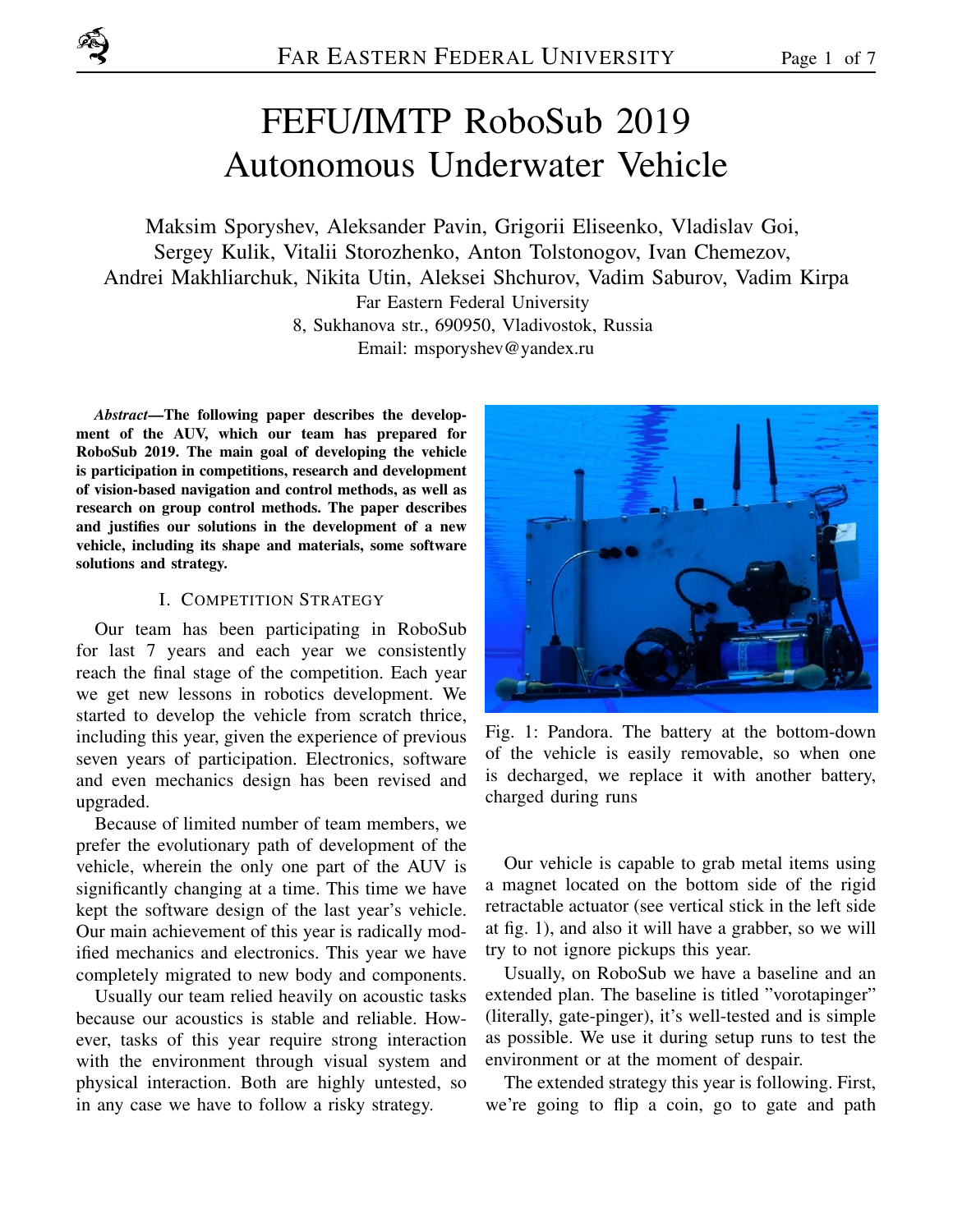through the 40% section with 180*◦* style (we feel lucky). Next, we're going to slay a vampire. Since our vehicle does not have the precise feedback from the environment (e.g. DVL), from this moment we can not rely on the absolute values of the position of the vehicle. After that, go to drop garlic using path, drop a marker into any open bin and than go to one of the random pingers. On the Stake through Heart Pandora will just shoot the open oval. On Expose to Sunlight it will try to grab the Dracula.

#### II. VEHICLE DESIGN

#### *A. General construction*

Approximate dimensions of the vehicle are: 0*.*3*×*  $0.5 \times 0.3$  meters, weight 15 kilos. We wanted to make the device as light and small as possible, so that one person could carry it, and so that it could fit into one suitcase. At the latest Singapore AUV Challenge we managed to win, never even having disassemble the vehicle.

The body of the vehicle is made of anodized aluminum, acrylic glass and plastic. The contour of the vehicle is made transparent for easy visual inspection. The larger vertical dimension of vehicle and low center of gravity provides it greater stability underwater. The insides of the vehicle are mostly hollow, thus it hardly needs additional buoyancy elements.

The electronics unit is a base made of aluminum. This base is large as possible to freely arrange the electronic components and use the base as a cooler. Electronics unit is easily accessible, we just need to unscrew 24 bolts to remove the side and access it. Special non-magnetic bolts used near the compass.

There are two vertical thrusters at the centerbottom and two horizontal at the center-back of the vehicle. Vertical thrusters are tilted at 45 degrees making possible stabilization along transverse axis. In combination with the effective shape of the vehicle, these thrusters can provide it high speed of movement, which can be useful at long distances, such as RoboSub final run.

On the upper side of the vehicle there are two toggles and kill-switch. One of the toggles is programmable and can be used to start a mission. There are also two antennas for 2.4kHz and 5kHz Wi-Fi access.



Fig. 2: Render of the vehicle. Even on the picture you can feel its lightness and stability

Actuators and hydrophones are attached to a firm polymeric frame at the bottom. Hydrophones are spaced at four opposite corners of the frame (see fig 2).

#### *B. Acoustics*

A new board has been developed for the processing of signals from hydrophones. It contains the FPGA Xilinx Zynq-7010. Compared to the previous board, the new one is smaller and has filtration and amplification functionality on it directly. Also, the advantage of this board is the ability to transmit a signal that will be then used for underwater communication.

To determine the location of the pinger, it is necessary to detect the start of the signal only on three hydrophones. If the signal is detected on all four hydrophones, then we can more accurately determine its position.

### *C. Actuators*

Pandora is equipped with unique electromagnetbased system for torpedo shooting. It consists of 2 plastic tubes with electromagnet trigger. The main feature of the system is a torpedo itself. A torpedo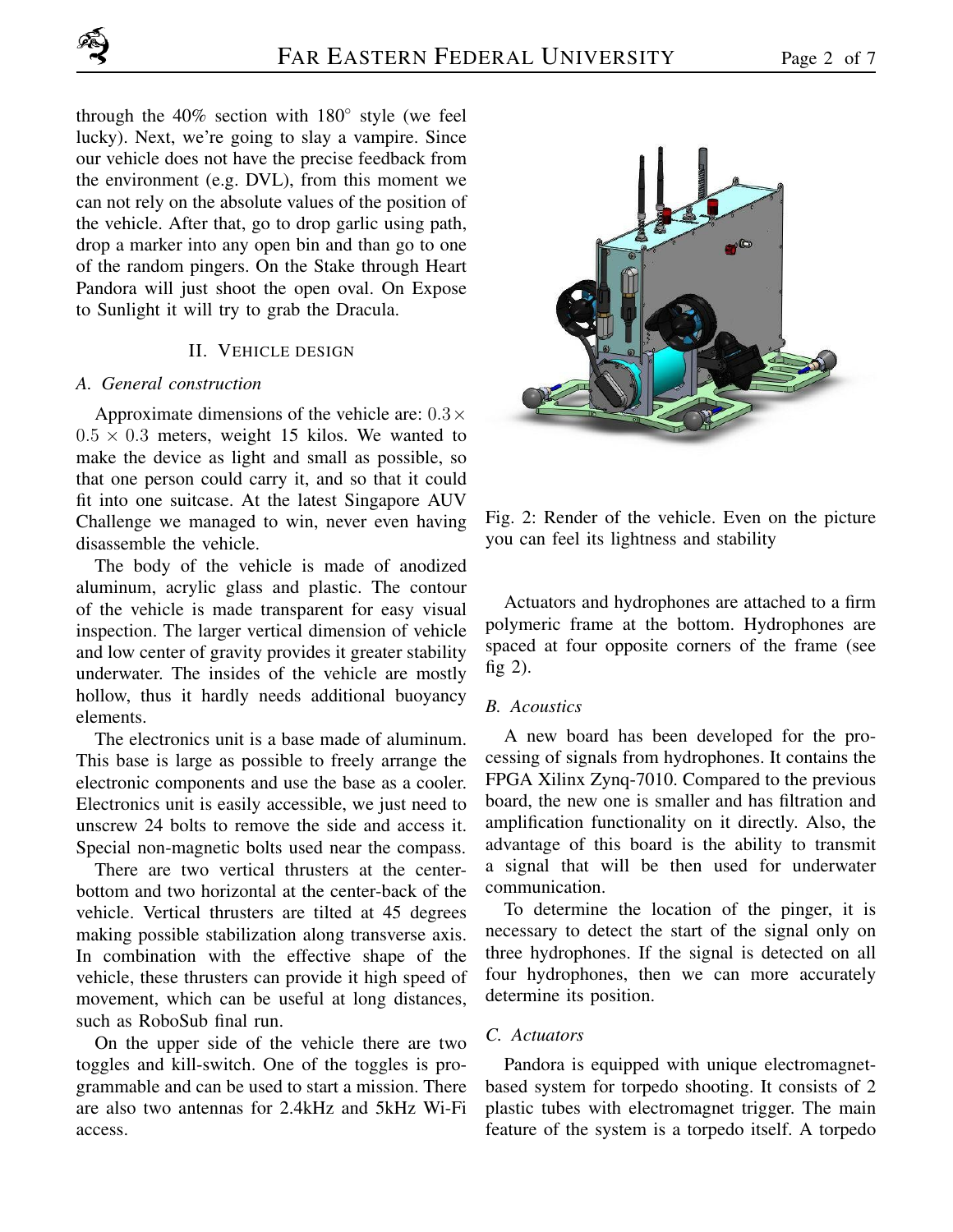

Fig. 3: A torpedo. A team member on the dock will have to manually spin and charge a torpedo between runs, which takes about 20 seconds for a trained person and a month for others

is made of two contacting 3D-printed spirals connected by an elastic band. The shape of a torpedo allows it to effectively move underwater keeping it safe on air. The only problem is it takes a long time to charge a torpedo (see fig. 3).

Also we equipped the vehicle with a system for dropping cargoes based on electromagnets. It can carry three balls at the same time and is designed to be able to dump one load at a time (previous versions dropped everything at once).

All actuators are located next to the corresponding cameras to work effectively with computer vision.

#### *D. Software*

*1) Mission node:* This year we re-implemented the mission node trying to keep backward compatibility with older missions but focusing on the extensibility of new architecture. The node is designed to deal with uncertainty of the underwater environment, buggy hardware and stressful nature of competitions.

As before, a mission consists of separate tasks, each of which can use objects detected during mission execution. Now tasks can be exetuted not only in linear sequence, but as consequence of a specific event or condition, making possible conditional or even asynchronous jumps in a task sequence.

Also, mission writers have ability to combine and bring compound functionality to low-level modules (agents) and easily re-use it in different missions.

*2) Web GUI:* We are proud of our web interface console used to visualize data and messages in real time. It can plot the numerical values over time



Fig. 4: Ground control

and can be used to send commands to the vehicle through a web page which may be accessed through every device with Wi-Fi and browser. We used it on smartphones in RoboSub 2017 when all laptops in the team refused to connect to the vehicle. The web console is one of the most useful tools for us. On the figure 4 you may see a typical example of the web interface usage.

*3) Video module:* The video system consists of two stereo cameras – front and bottom. We use Stereolabs ZED stereo cameras that can provide a depth map. The depth map allows us to determine the distance to different objects, which allows us to improve the accuracy of the robot's navigation. We use two NVIDIA Jetson TX2 with J120 carrier board. Each stereo camera is connected to one of two computers. These computers have a graphics processor that allows us to use neural networks for recognition and other video camera features, such as depth mapping and simultaneous localization and mapping (SLAM).

The software part of the video system consists of a camera driver and a recognition module. The driver uses the camera's API to capture images and depth maps from cameras. The recognition module uses various computer vision algorithms to recognize objects and recalculate their coordinates for the navigation module.

The main method of object detection is the use of convolutional neural networks. According to the test results, the Single Shot Detector MobileNet V2 demonstrates the best ratio of accuracy and performance. This neural network is based on Inception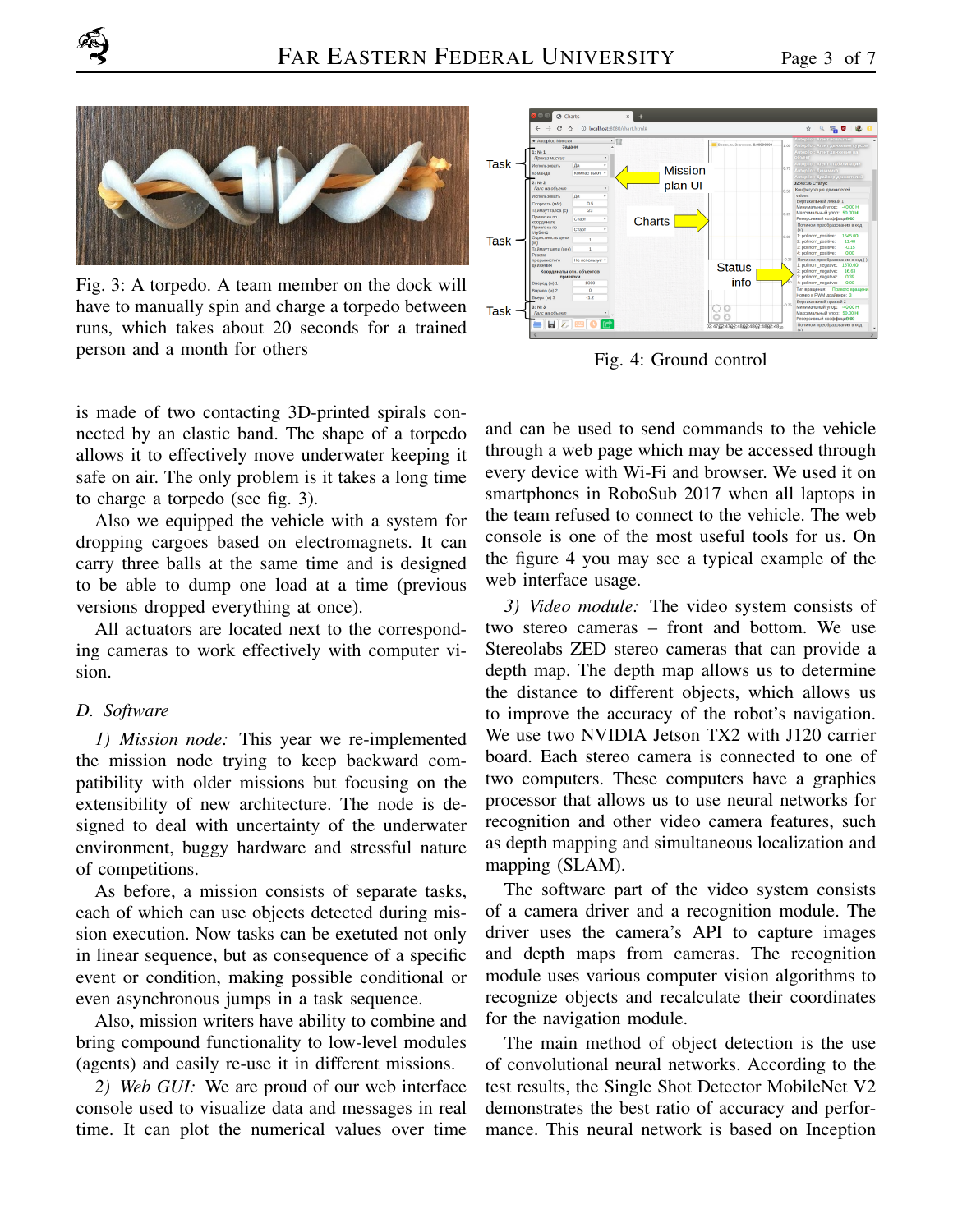architecture. SSD MobileNet V2 demonstrates 12- 15 FPS on Nvidia Jetson TX2. To improve the performance of the model, we changed the image size to 400x300 pixels. Tensorflow C++ API is used as a backend for evaluating the convolutional neural network model.

Also, traditional recognition algorithms are used for object detection. These algorithms can be used when we need to know the angle of rotation of the object. These are such algorithms as Hough transform, binarization, hsv classification, gradients. Image histogram equalization is used as preprocessing for this class of object detection algorithms.

#### III. EXPERIMENTAL RESULTS

One of the most essential parts of preparation is testing in the swimming pool. This process is necessary to detect hardware failures, produce some components setup and detect unexpected bugs.

We began testing in the pool in the middle of February in the swimming pool of FEFU campus to prepare for Singapore AUV Challenge (SAUVC). In total, we spent about 60 hours of training in the pool and at the competitions themselves. During these tests we found a lot of mistakes and problems in our new vehicle.

We had problems with acoustics noise when using new thrusters, so we had to add special movement mode to the software. We also ordered another ESC to reduce noise and change its frequency, but we probably will not get them to Robosub.

Another problem detected is the unstable I2C operation for the depth sensor and actuators. And the most unstable work was at the final run of the SAUVC. To solve this problem, the electronic circuit of connection was improved.

And in early June, we started pool tests to prepare for the Robosub.

#### ACKNOWLEDGMENT

The development of FEFU AUV is supported by Far Eastern Federal University and by Institute for Marine Technology Problems of Far Eastern Branch of Russian Academy of Sciences.

We would like to thank our mentor Dr. Alexander Scherbatyuk. We also would like to thank those from FEFU and IMTP FEB RAS who have supported us in this work.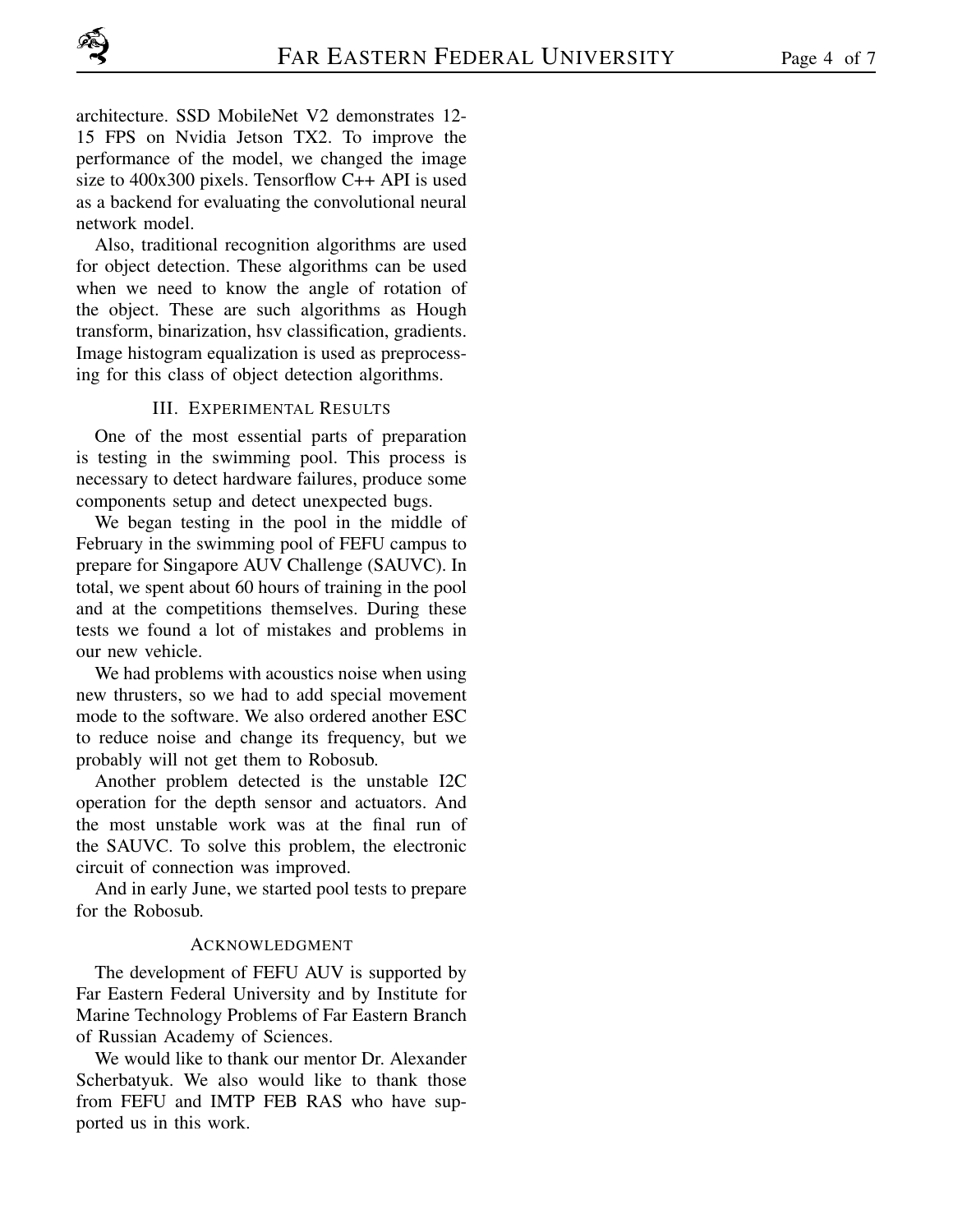## APPENDIX A: EXPECATIONS

| Subjective Measures                                  |                                                    |                  |        |  |  |  |  |
|------------------------------------------------------|----------------------------------------------------|------------------|--------|--|--|--|--|
|                                                      |                                                    | Expected         | Points |  |  |  |  |
|                                                      | <b>Maximum Points</b>                              | Points           | Scored |  |  |  |  |
| Utility of team website                              | 50                                                 | 20               |        |  |  |  |  |
| Technical Merit (from journal paper)                 | 150                                                | 150              |        |  |  |  |  |
| Written Style (from journal paper)                   | 50                                                 | 50               |        |  |  |  |  |
| Capability for Autonomous Behavior (static           |                                                    |                  |        |  |  |  |  |
| judging)                                             | 100                                                | 100              |        |  |  |  |  |
| Creativity in System Design (static judging)         | 100                                                | 100              |        |  |  |  |  |
| Team Uniform (static judging)                        | 10                                                 | 10               |        |  |  |  |  |
| Team Video                                           | 50                                                 | 50               |        |  |  |  |  |
| Pre-Qualifying Video                                 | 100                                                | 100              |        |  |  |  |  |
| Discretionary points (static judging)                | 40                                                 | 40               |        |  |  |  |  |
| Total                                                | 650                                                | 620              |        |  |  |  |  |
|                                                      | <b>Performance Measures</b>                        |                  |        |  |  |  |  |
|                                                      | <b>Maximum Points</b>                              |                  |        |  |  |  |  |
| Weight                                               | See Table 1 / Vehicle                              | 95.4             |        |  |  |  |  |
| Marker/Torpedo over weight or size by $\langle 10\%$ | minus 500 / marker                                 | $\overline{0}$   |        |  |  |  |  |
| Gate: Pass through                                   | 100                                                | 100              |        |  |  |  |  |
| Gate: Maintain fixed heading                         | 150                                                | 100              |        |  |  |  |  |
| Gate: Coin Flip                                      | 300                                                | 300              |        |  |  |  |  |
| Gate: Pass through 60% section                       | 200                                                | $\overline{0}$   |        |  |  |  |  |
| Gate: Pass through 40% section                       | 400<br>400                                         |                  |        |  |  |  |  |
| Gate: Style                                          | $+100$ (8x max)<br>200                             |                  |        |  |  |  |  |
| Collect Pickup: Crucifix, Garlic                     | 400 / object                                       | $\theta$         |        |  |  |  |  |
| Follow the Path (2 total)                            | $\overline{100/}$ segment                          | 400              |        |  |  |  |  |
| Slay Vampires: Any, Called                           | 300, 600                                           | 600              |        |  |  |  |  |
| Drop Garlic: Open, Closed                            | $\sqrt{700}$ , 1000 / marker $(2 + \text{pickup})$ | 1400             |        |  |  |  |  |
| Drop Garlic: Move Arm                                | 400                                                | $\boldsymbol{0}$ |        |  |  |  |  |
| Stake through Heart: Open Oval, Cover Oval,          | 800, 1000, 1200 / torpedo (max                     |                  |        |  |  |  |  |
| Sm Heart                                             | 2)                                                 | 1600             |        |  |  |  |  |
| Stake through Heart: Move lever                      | 400                                                | $\mathbf{0}$     |        |  |  |  |  |
| Stake through Heart: Bonus - Cover Oval, Sm          | 500                                                | $\overline{0}$   |        |  |  |  |  |
| Heart<br>Expose to Sunlight: Surface in Area         |                                                    |                  |        |  |  |  |  |
| Expose to Sunlight: Surface with object              | 1000                                               | 1000             |        |  |  |  |  |
|                                                      | 400 / object                                       | 400              |        |  |  |  |  |
| Expose to Sunlight: Open coffin                      | 400                                                | $\overline{0}$   |        |  |  |  |  |
| Expose to Sunlight: Drop Pickup                      | 200 / object (Crucifix only)                       | $\overline{0}$   |        |  |  |  |  |
| Random Pinger first task                             | 500                                                | 500              |        |  |  |  |  |
| Random Pinger second task                            | 1500                                               | 1500             |        |  |  |  |  |
| Inter-vehicle Communication                          | 1000                                               | $\theta$         |        |  |  |  |  |
| Finish the mission with T minutes                    | Tx100                                              | 600              |        |  |  |  |  |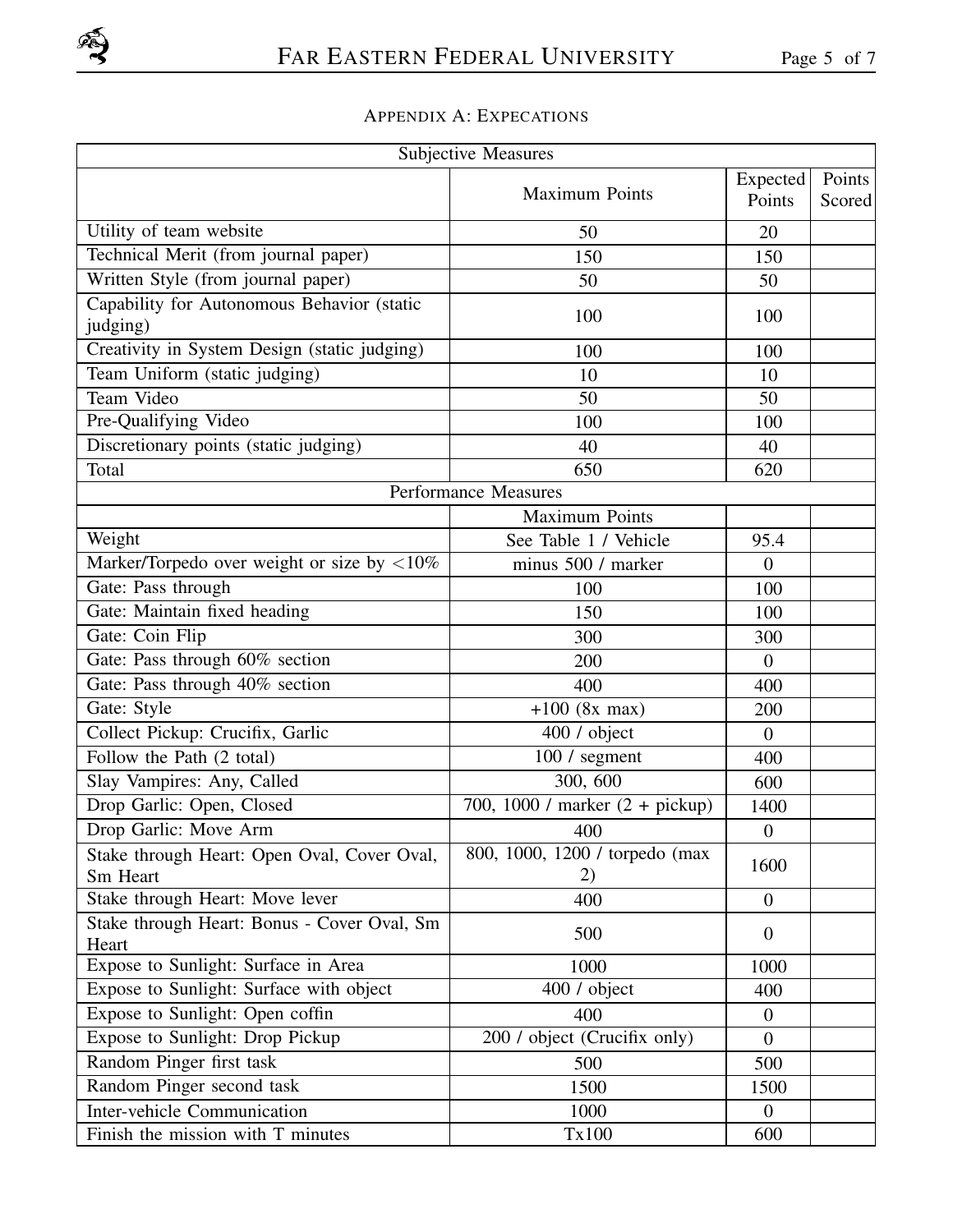## APPENDIX B: COMPONENT SPECIFICATIONS

| Component                               | Vendor                             | Model/Type                       | <b>Specs</b>                                                       | Cost<br>(i f)<br>new) |
|-----------------------------------------|------------------------------------|----------------------------------|--------------------------------------------------------------------|-----------------------|
| Frame                                   | In-house                           | Plastic                          |                                                                    |                       |
| <b>Waterproof Housing</b>               | In-house                           | Acrylic glass<br>and aluminum    |                                                                    |                       |
| <b>Waterproof Connectors</b>            | SubConn                            | Circular series                  | Depth rating PEEK:<br>300 bar, 4,350 psi                           |                       |
| Thrusters                               | <b>Blue Robotics</b>               | <b>T200</b>                      | Max thrust: $5.1 \text{ kg}$ f<br>Max power: 350 Watts             | \$169                 |
| Motor Control                           | <b>Blue Robotics</b>               | Basic ESC                        | $7-26$ volts, $30$ amps,<br><b>PWM</b>                             | \$25                  |
| Propellers                              | <b>Blue Robotics</b>               | <b>Stock</b>                     |                                                                    |                       |
| <b>Battery</b>                          | <b>Blue Robotics</b>               | <b>BATTERY-LI-</b><br>4S-18AH-R1 | 14.8V, 18Ah                                                        |                       |
| <b>CPU</b>                              | <b>NVIDIA</b>                      | Jetson TX2                       | <b>Dual-Core NVIDIA</b><br>Denver 2<br>Quad-Core ARM<br>Cortex-A57 | \$479                 |
| <b>Internal Comm Network</b>            |                                    | Ethernet                         | 1000 Mbps                                                          |                       |
| External Comm Interface                 |                                    | Ethernet                         | 100 Mbps tether or<br>Wi-Fi                                        |                       |
| Programming Language                    | $C++$                              |                                  |                                                                    |                       |
| Compass/IMU                             | <b>VectorNav</b>                   | $VN-100$                         | 800 Hz                                                             |                       |
| Fiber Optic Gyroscope                   | Fizoptika                          | <b>VG103</b>                     | Input range: 190 deg/s<br>Bias stability: 1 deg/h                  |                       |
| Camera(s)                               | Stereolabs                         | <b>ZED</b>                       | Stereo camera<br>2K, USB3.0<br>Depth range: 0.5-20m                | \$449                 |
| Hydrophones                             | Aquarian                           | $AS-1$                           | Linear range:<br>1Hz-100kHz $\pm 2$ dB                             | \$395                 |
| Algorithms: vision                      | OpenCV Team,<br>Tensorflow<br>team | OpenCV 3,<br>Tensorflow<br>1.12  | Transparent GPU<br>Support                                         |                       |
| Algorithms: acoustics                   | In-house                           |                                  | Signal delay, FFT,<br>Hilbert transform                            |                       |
| Algorithms: localization and<br>mapping | In-house                           | Kalman filter                    | Control system                                                     |                       |
| Algorithms: autonomy                    | In-house                           | <b>IPC</b>                       | Multiprocessing                                                    |                       |
| Team size                               | 13                                 |                                  |                                                                    |                       |
|                                         |                                    |                                  |                                                                    |                       |